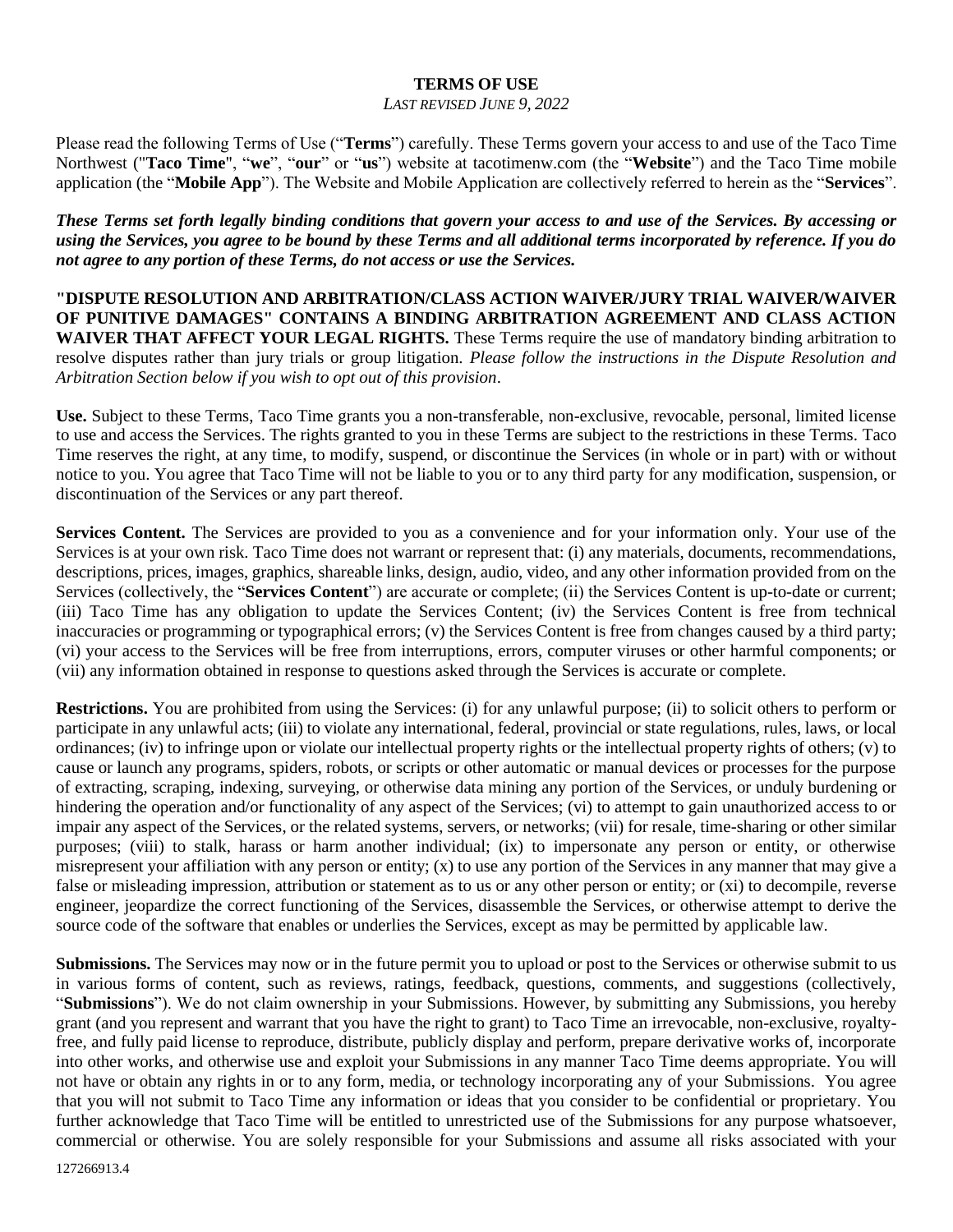Submissions, including any reliance on its accuracy, completeness, or usefulness by others, or any disclosure of Submissions that personally identifies you or a third party. Taco Time cannot guarantee any confidentiality with respect to any Submissions. We reserve the right (but have no obligation) to review any Submissions, and to investigate and/or take appropriate action against you in our sole discretion if you violate these Terms or otherwise create liability for us or any other person.

**Intellectual Property.** Excluding any Submissions that you may provide, you acknowledge that all the intellectual property rights, including copyrights, patents, trademarks, service marks, logos, and trade secrets in the Services and Services Content are owned by Taco Time. Neither these Terms, nor your access to or use of the Services, transfers to you or any third-party any rights, title, or interest in or to such intellectual property rights. Taco Time reserves all rights not expressly granted in these Terms. There are no implied licenses granted under these Terms.

**Accounts.** You may be required to create an account with Taco Time in order to access and use certain features of the Services. If you choose to create an account, you represent, and warrant that all account information provided by you is true, accurate, complete, up-to-date, and solely yours. You may not impersonate, imitate, or pretend to be somebody else when creating an account. If any of your information changes, you must promptly update it. We shall have no liability associated with or arising from your failure to maintain accurate, complete, or up-to-date information within your account. We are not responsible for verifying your account information. You are solely responsible for maintaining the confidentiality of your account login information (username and password) and are fully responsible for all activities that occur under your account. You agree not to give or make available your username and/or password that you use in connection with the Services to any unauthorized individual(s). If you believe your account login information has been lost, stolen, or that someone may attempt to use them, you must notify us immediately at the contact information set forth at the end of these Terms. Taco Time cannot and will not be liable for any loss or damage arising from your failure to comply with these requirements. Taco Time reserves the right to deny you access to the Services if we believe your password or credentials have been or may be used by an unauthorized party. Your account may be restricted or terminated for any reason, in Taco Time's sole discretion.

**Rewards Program.**: You are required to download the Taco Time NW App from the Apple App Store or Android Play Store. You must complete the registration process to join the Taco Time Rewards program. When you spend \$100 at a Taco Time Northwest restaurant location you will receive one free entrée item on your next visit. Taco Time may offer special discounts or rewards in the form of a credit that can be spent at Taco Time. These rewards may be published on the Taco Time social media channels, emailed to you or dropped into your App. Taco Time rewards will expires after a specific amount of time. Reward expiration dates are displayed in the Rewards screen of your app.

**Availability.** You may place an order through the Services. All prices displayed on the Services are quoted in U.S. dollars and are valid and effective only in the United States. Taco Time reserves the right, without prior notice, to discontinue or change products and/or services offered through the Services. Taco Time reserves the right to limit quantity of items purchased per person, per household, or per order. These restrictions may be applicable to order placed by the same account, the same payment card, and to orders that use the same billing address. We will provide notification to you if such limited will be applied. Taco Time reserves the right, in its sole discretion, to refuse or cancel any order for any reason.

**Orders.** All descriptions, images, features, specifications, products, and prices of products and/or services are subject to change at any time without notice. The inclusion of any products or services on does not imply or warrant that these products or services will be available. Taco Time reserves the right, with or without prior notice, to do any one or more of the following for any reason: (i) limit the available quantity of or discontinue any products or services; (ii) impose conditions on the honoring of any coupon, coupon code, promotional code, or other similar promotion; (iii) bar you from making or completing any or all transactions; and (iv) refuse to provide you with any products or service. You acknowledge and agree that Services and the ability to place an order is only available at participating locations (which locations are subject to change without notice). Prices and availability of menu items and customization options vary by location. Once an order for any products or services is made on the Services, changes cannot be made to the order except to the extent edit options are made available on the Services or in Taco Time's sole discretion

**Olo.** When you place an order through the Services, you will be directed to our third-party ordering service provider, Olo. Any information you provide to Olo in connection with the ordering process, including your payment information, will be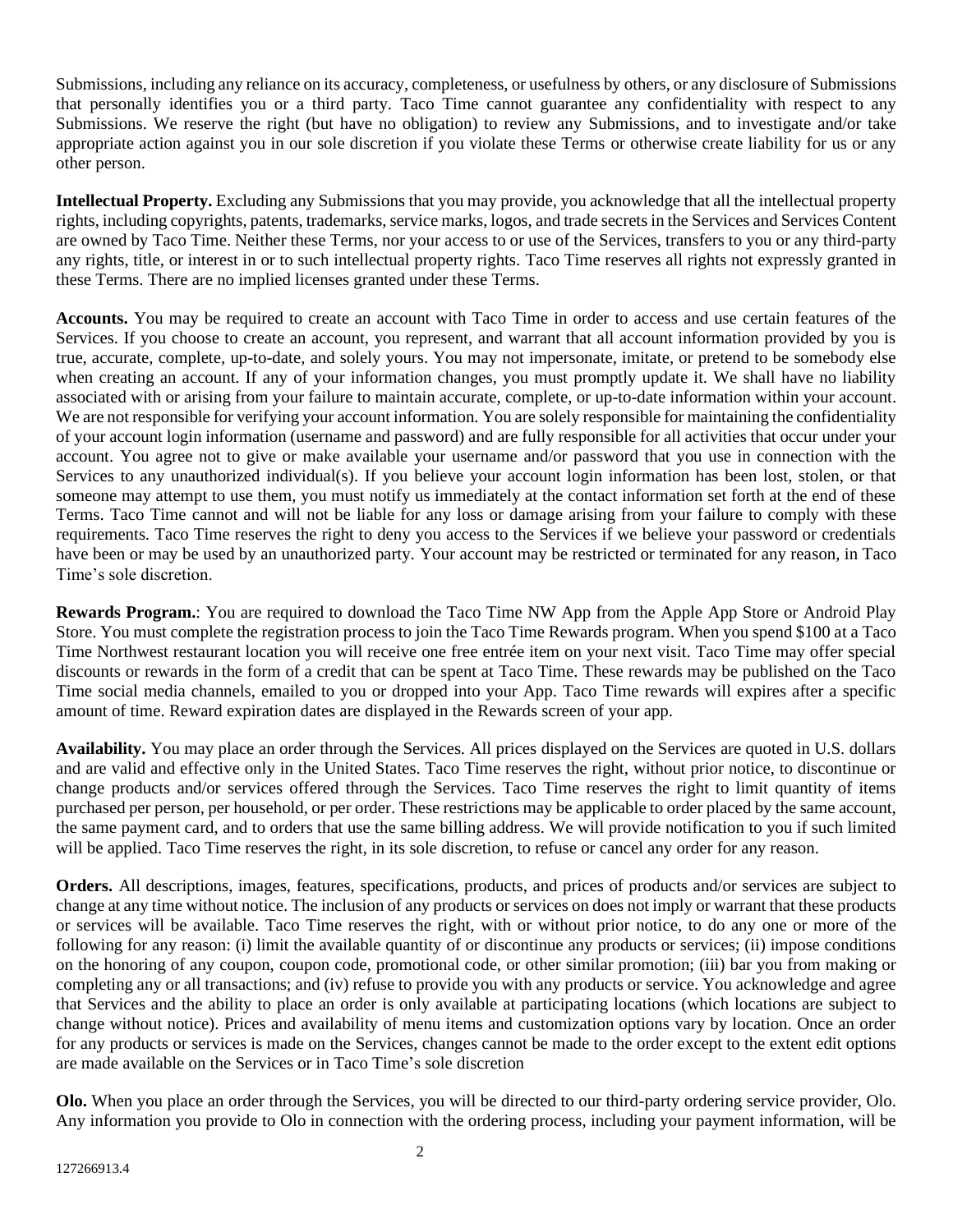subject to Olo's privacy policy and terms of service. Taco Time does not receive or retain your payment information. When you place an order, you agree to provide accurate and complete payment information so that Taco Time and Olo can complete your order. By providing a payment method, you represent that: (i) you are authorized to use the provided payment method; (ii) the payment method information is true and accurate; and (iii) you authorize charging the provided payment method.

**Third-Party Delivery Services.** You understand and agree the Taco Time products may be available through third-party delivery services, such as Grubhub or Uber Eats. Taco Time is not a food delivery service. These third-party delivery services operate independently of Taco Time and are beyond Taco Time's control. The third-party delivery services are required to comply with federal, state, and local laws, rules, and regulations pertaining to your use of their services and Taco Time does not verify their compliance with all applicable laws. These third-party delivery services may not operate in a reliable manner and Taco Time cannot guarantee the quality or timeliness or your order placed through the third-party delivery services. Taco Time does not independently verify and is not liable for representations made by third-party delivery services, including, without limitation, delivery times, photographs, images, or menu descriptions. You acknowledge and agree that Taco Time is not responsible for or liable to you for any damages sustained from your use or reliance on these third-party delivery services.

**Mobile Application.** You acknowledge that the availability of the Mobile App is dependent on: (i) your computer, mobile device, Wi-Fi network, Bluetooth connection and other related equipment ("**Equipment**"); (ii) your Internet service provider ("**ISP**"); and (iii) your mobile device operator ("**Operator**"). You acknowledge that you are responsible for all fees charged by your ISP and Operator in connection with your use of the Mobile App. You also acknowledge that you are responsible for compliance with all applicable agreements, terms of use/service and other policies of your ISP and Operator.

**App Store**. You acknowledge and agree that the availability of the Mobile App is dependent on the third-party platforms from which you download the Mobile App (collectively, the "**App Store**"). You acknowledge that these Terms are between you and Taco Time and not with an App Store. Each App Store may have its own terms and conditions to which you must agree before downloading the Mobile App from it. You agree to comply with such App Store terms and conditions, and your license to use the Mobile App is conditioned upon your compliance with such App Store terms and conditions. To the extent that such other terms and conditions from such App Store are less restrictive than or otherwise conflict with the terms and conditions of these Terms, the more restrictive or conflicting terms and conditions in these Terms apply.

**NO WARRANTIES**. THE SERVICES AND SERVICES CONTENT ARE PROVIDED ON AN "AS-IS" AND "AS AVAILABLE" BASIS, AND TACO TIME EXPRESSLY DISCLAIMS ANY AND ALL WARRANTIES AND CONDITIONS OF ANY KIND, WHETHER EXPRESS, IMPLIED, OR STATUTORY, INCLUDING ALL WARRANTIES OR CONDITIONS OF MERCHANTABILITY, FITNESS FOR A PARTICULAR PURPOSE, TITLE, QUIET ENJOYMENT, ACCURACY, OR NON-INFRINGEMENT. WE MAKE NO WARRANTY THAT THE SERVICES OR SERVICES CONTENT WILL MEET YOUR REQUIREMENTS, WILL BE AVAILABLE ON AN UNINTERRUPTED, TIMELY, SECURE, OR ERROR-FREE BASIS, OR WILL BE ACCURATE, RELIABLE, FREE OF VIRUSES OR OTHER HARMFUL CODE, COMPLETE, LEGAL, OR SAFE. IF APPLICABLE LAW REQUIRES ANY WARRANTIES WITH RESPECT TO THE SERVICES OR SERVICES CONTENT, ALL SUCH WARRANTIES ARE LIMITED IN DURATION TO NINETY (90) DAYS FROM THE DATE OF FIRST USE. SOME JURISDICTIONS DO NOT ALLOW THE EXCLUSION OF IMPLIED WARRANTIES, SO THE ABOVE EXCLUSION MAY NOT APPLY TO YOU.

**Indemnification.** You agree to indemnify and hold harmless Taco Time (and its employees, service providers, affiliates, subsidiaries, parents, and agents) from and against any and all claims, demands, suits, proceedings, liabilities, judgments, losses, damages, expenses, and costs (including reasonable attorneys' fees) assessed or incurred by us, directly or indirectly, with respect to or arising out of: (i) your violation of these Terms; (ii) your use of the Services or Services Content; (iii) your violation of applicable laws or regulations; (iv) your Submissions; (v) your willful misconduct, negligence, and fraud; and (vi) your reliance or use of third-party delivery services. Taco Time reserves the right, at your expense, to assume the exclusive defense and control of any matter for which you are required to indemnify us, and you agree to cooperate with our defense of these claims. You agree not to settle any matter without the prior written consent of Taco Time. Taco Time will use reasonable efforts to notify you of any such claim, action or proceeding upon becoming aware of it.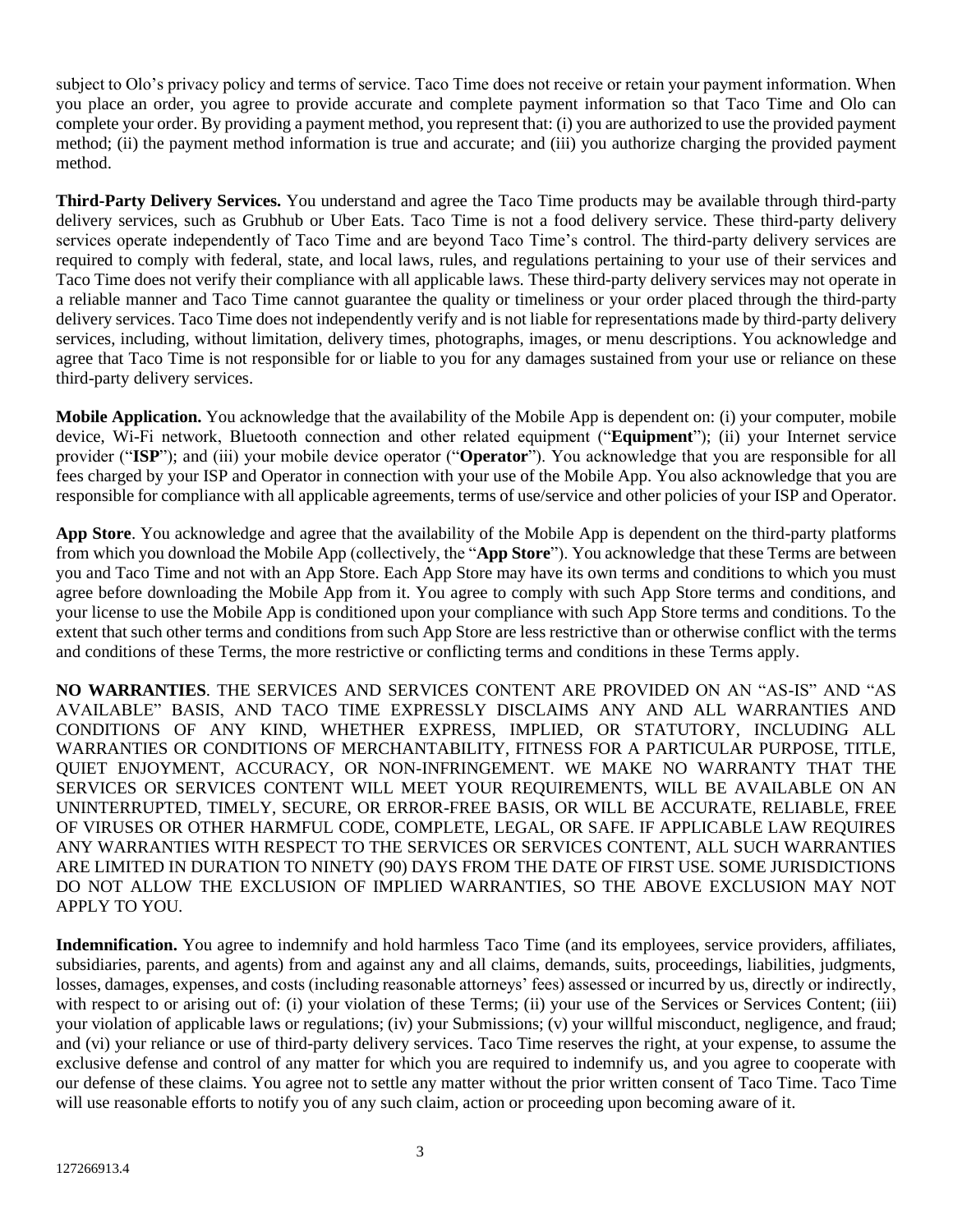**LIMITATION OF LIABILITY.** TO THE MAXIMUM EXTENT PERMITTED BY LAW, IN NO EVENT SHALL TACO TIME BE LIABLE TO YOU OR ANY THIRD-PARTY FOR ANY LOST PROFITS, LOST DATA, COSTS OF PROCUREMENT OF SUBSTITUTE PRODUCTS, OR ANY DIRECT, INDIRECT, CONSEQUENTIAL, EXEMPLARY, INCIDENTAL, SPECIAL OR PUNITIVE DAMAGES ARISING FROM OR RELATING TO THESE TERMS OR YOUR USE OF, OR INABILITY TO USE, THE SERVICES OR SERVICES CONTENT, EVEN IF TACO TIME HAS BEEN ADVISED OF THE POSSIBILITY OF SUCH DAMAGES. ACCESS TO, AND USE OF, THE SERVICES AND SERVICES CONTENT IS AT YOUR OWN DISCRETION AND RISK, AND YOU WILL BE SOLELY RESPONSIBLE FOR ANY DAMAGE TO YOUR DEVICE OR COMPUTER SYSTEM OR BUSINESS, OR LOSS OF DATA RESULTING THEREFROM.

TACO TIME'S ENTIRE AGGREGATE LIABILITY AND YOUR EXCLUSIVE REMEDY WITH RESPECT TO THE USE OF THE SERVICES AND THE SERVICES CONTENT WILL BE THE TERMINATION OF YOUR RIGHT TO USE OR ACCESS THE SERVICES.

FOR THOSE THAT HAVE PLACED AN ORDER THROUGH THE SERVICES, TACO TIMES TOTAL AGGREGATE LIABILITY WITH RESPECT TO YOUR USE OF THE SERVICES TO PLACE AN ORDER WILL BE THE LESSER OF: (I) THE AMOUNT PAID BY YOU TO TACO TIME IN THE PRECEDING THREE MONTHS; OR (II) ONE HUNDRED DOLLARS (\$100.00).

THE EXISTENCE OF MORE THAN ONE CLAIM WILL NOT ENLARGE THESE LIMIT. YOU AGREE THAT THE WARRANTY DISCLAIMERS AND LIMITATIONS OF LIABILITY IN THESE TERMS ARE MATERIAL AND THAT THEY HAVE BEEN TAKEN INTO ACCOUNT BY YOU. SOME JURISDICTIONS DO NOT ALLOW THE LIMITATION OR EXCLUSION OF LIABILITY FOR INCIDENTAL OR CONSEQUENTIAL DAMAGES, SO THE ABOVE LIMITATION OR EXCLUSION MAY NOT APPLY TO YOU.

## **DISPUTE RESOLUTION AND ARBITRATION/CLASS ACTION WAIVER/JURY TRIAL WAIVER/WAIVER OF PUNITIVE DAMAGES.** PLEASE READ THIS SECTION CAREFULLY. FOLLOW THE INSTRUCTIONS BELOW IF YOU WISH TO OPT OUT OF THE REQUIREMENT OF ARBITRATION ON AN INDIVIDUAL BASIS.

(a) *Arbitration*. Taco Time and you agree to arbitrate all disputes and claims that arise from or relate to these Terms or the Services in any way, except for claims arising from bodily injury. THIS ARBITRATION IS MANDATORY AND NOT PERMISSIVE. This agreement to arbitrate is intended to be broadly interpreted, including, for example:

- claims arising out of or relating to any aspect of the relationship between us that is created by or involves these Terms or the Services, regardless of the legal theory;
- claims for mental or emotional distress or other emotional/mental injury arising from the relationship between us;
- claims that arose before you accepted these Terms (such as claims related to disclosures or the marketing of the Services, or the process for seeking approval to use the Services);
- claims that may arise after the termination of your use of the Services or any agreement between us; and
- claims brought by or against our respective subsidiaries, parent companies, members and affiliates, as well as the respective officers, directors, employees, agents, predecessors, successors and assigns of these entities, you, and Taco Time.

This arbitration agreement does not preclude either of us from bringing an individualized action in small claims court. It also does not preclude either of us from seeking an individualized preliminary injunction or temporary restraining order, pending arbitration, in any court that has jurisdiction. Nor does this arbitration agreement bar you from bringing issues to the attention of federal, state, or local agencies. Such agencies can, if the law allows, seek relief against us on your behalf. In addition, you or Taco Time may seek injunctive or other equitable relief to protect your or its trade secrets and intellectual property rights or to prevent loss or damage to its services in any court with competent jurisdiction.

## **TO THE FULLEST EXTENT PERMITTED BY APPLICABLE, LAW, YOU UNDERSTAND AND AGREE THAT WE ARE EACH (A) WAIVING THE RIGHT TO A TRIAL BY JURY; (B) WAIVING THE RIGHT TO PARTICIPATE IN A CLASS OR REPRESENTATIVE ACTION; AND (C) WAIVING THE RIGHT TO CLAIM OR RECOVER PUNITIVE DAMAGES AGAINST THE OTHER**. These Terms evidence a transaction in interstate commerce, and thus the Federal Arbitration Act governs the interpretation and enforcement of this arbitration provision.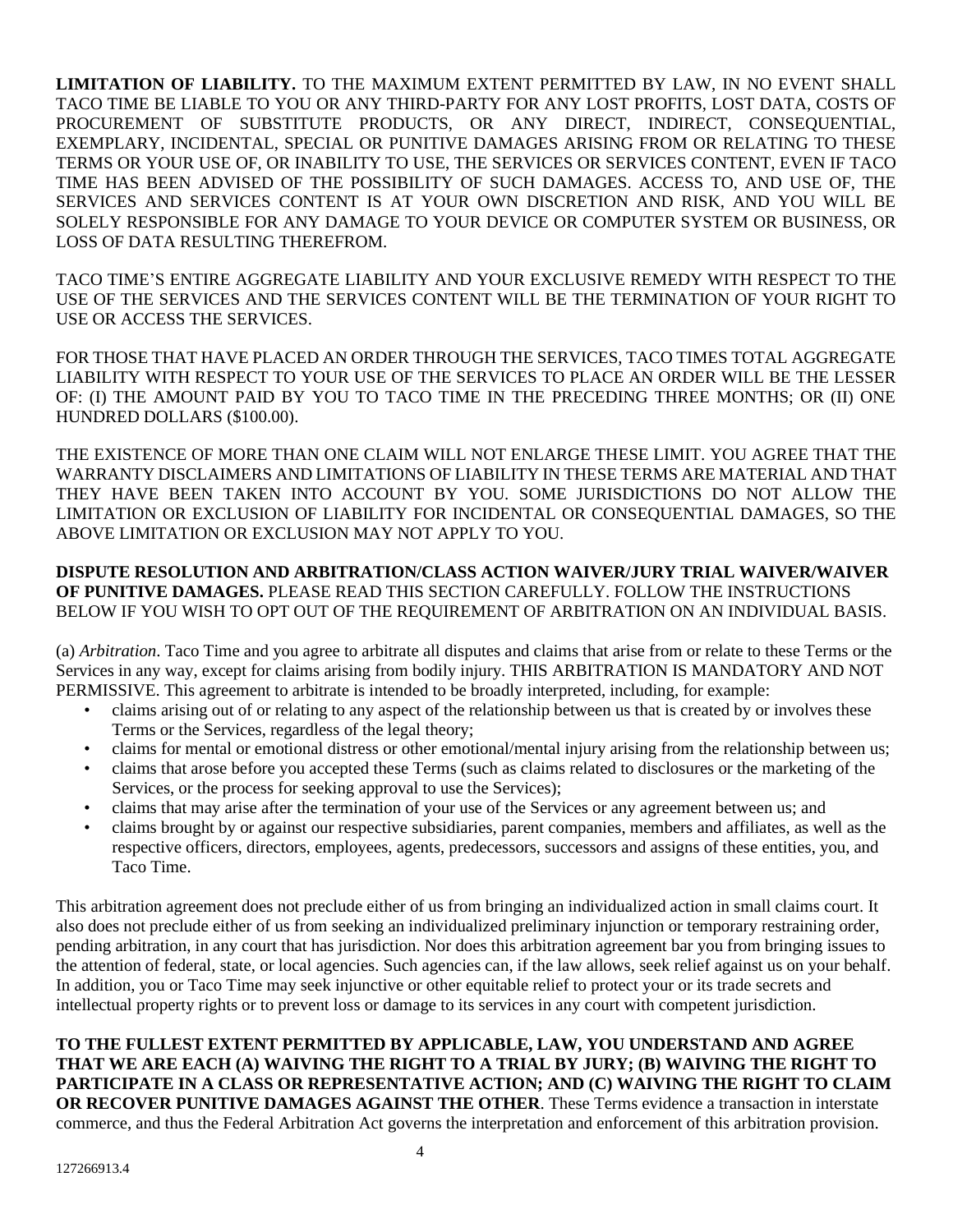(b) *Notice of Disputes*. If either of us intends to seek arbitration of a dispute, that party must provide the other with notice in writing. The notice to Taco Time should be sent to info@TacoTimeNW.com. Taco Time will send notice to you at the email and/or mailing addresses associated with your account. Your notice to Taco Time must (a) provide your name, mailing address, and email address; (b) describe the dispute; and (c) state the relief you are requesting. If we are unable to reach an agreement to resolve the dispute within 60 calendar days after the notice is received, you or we may commence arbitration.

(c) *Arbitration Procedures*. The arbitration will be governed by the Consumer Arbitration Rules ("AAA Rules") of the American Arbitration Association ("AAA"), as modified by these Terms, and will be administered by the AAA. The AAA Rules are available online at www.adr.org or by calling the AAA at 1-800-778-7879. If the AAA is unavailable, the parties shall agree to another arbitration provider, or the court shall appoint a substitute. Unless you and we agree otherwise, any arbitration hearings will take place in the county (or parish) where you are receiving Services. If the value of your claim is USD \$10,000 or less, we agree that you may choose whether the arbitration will be conducted solely on the basis of documents submitted to the arbitrator, by telephone, or by an in-person hearing. If the value of your claim exceeds USD \$10,000, the right to a hearing will be determined by the AAA Rules. Regardless of the manner in which the arbitration is conducted, the arbitrator shall issue a reasoned written decision sufficient to explain the essential findings and conclusions on which the award is based. All issues are for the arbitrator to decide, except that issues relating to the scope and enforceability of this arbitration provision or the arbitrability of disputes are for the court to decide. The arbitrator may consider, but is not bound by, rulings in other arbitrations between Taco Time and Taco Time Users. The arbitrator can award the same individualized damages and relief that a court can award. Judgement on the award may be entered by any court having jurisdiction.

(d) *Costs of Arbitration*. The AAA's fee schedule is subject to change and may be found in the AAA Rules (available online at www.adr.org or by calling the AAA at 1-800-778-7879). Taco Time will pay all AAA filing, administrative and arbitrator fees for any arbitration that Taco Time commences. If you provided Taco Time with 60 days' notice of your intent to arbitrate before commencing arbitration and the value of your claim is USD \$75,000 or less, Taco Time will pay your share of any such AAA fees. If the value of your claim exceeds USD \$75,000, the allocation of AAA fees will be governed by the AAA Rules (unless the law of your state requires Taco Time to pay all such fees). If, however, the arbitrator finds that either the substance of your claim or the relief sought is frivolous or brought for an improper purpose (as measured by the standards in Federal Rule of Civil Procedure 11(b)), then the payment of all AAA fees shall be governed by the AAA Rules. In such cases, the arbitrator may direct you to reimburse Taco Time for amounts that Taco Time paid on your behalf.

(e) *No Class Arbitration*. The arbitrator may award declaratory or injunctive relief only in favor of the individual party seeking relief and only to the extent necessary to provide relief warranted by that party's individual claim. **TO THE FULLEST EXTENT PERMITTED BY APPLICABLE LAW, YOU AND TACO TIME AGREE THAT EACH MAY BRING CLAIMS AGAINST THE OTHER ONLY IN YOUR OR ITS INDIVIDUAL CAPACITY, AND NOT AS A PLAINTIFF OR CLASS MEMBER IN ANY PURPORTED GROUP LITIGATION OR PRIVATE ATTORNEY GENERAL PROCEEDING.** Further, unless all affected parties agree otherwise, the arbitrator may not consolidate more than one person's claims, and may not otherwise preside over any form of a representative or group proceeding. If a court decides that applicable law precludes enforcement of any of this subsection's limitations as to a particular claim for relief, then that claim (and only that claim) must be severed from the arbitration and may be brought in court.

(f) *30-Day Opt-Out Period*. If you do not wish to be bound by the arbitration and class-action waiver provisions in this Section, you must notify Taco Time in writing within 30 calendar days of the date that you first accept these Terms (unless a longer period is required by applicable law). Your written notification must be mailed to Taco Time at the following address: 3401 Lind Avenue SW Renton, WA. 98057. Subject to Subsection (g) below, if you do not notify Taco Time in accordance with this Subjection (f), you agree to be bound by the arbitration and group litigation waiver provisions of these Terms, including such provisions in any Terms revised after the date of your first acceptance. Such notification must include: (a) your name, (b) your Taco Time account email address, (c) your mailing address and (d) a statement that you do not wish to resolve disputes with Taco Time through arbitration. This notification affects these Terms only; if you previously entered into other arbitration agreements with Taco Time or enter into other such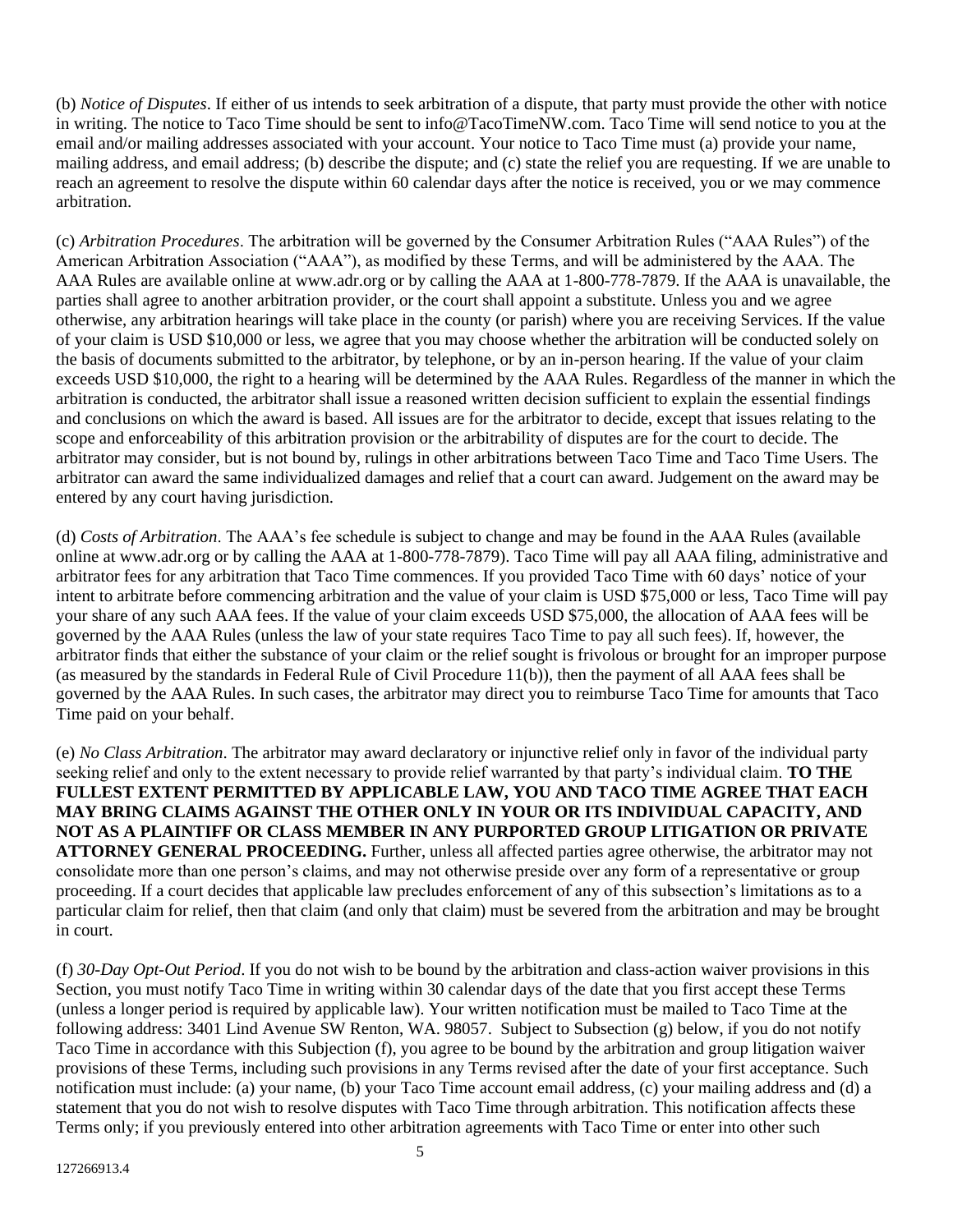agreements in the future, your notification that you are opting out of the arbitration provision in these Terms shall not affect the other arbitration agreements between you and Taco Time.

(g) *Future Changes to Arbitration Provision*. If Taco Time makes any changes to the Dispute Resolution and Arbitration Section of these Terms (other than a change to the address at which Taco Time will receive notices of dispute, opt-out notices or rejections of future changes to the Dispute Resolution and Arbitration Section), you may reject any such change by sending us written notice within 30 calendar days of the change to: info@TacoTimeNW.com. It is not necessary to send us a rejection of a future change to the Dispute Resolution and Arbitration Section of these Terms if you had properly opted out of the arbitration and group litigation waiver provisions in this Section within the first 30 calendar days after you first accepted these Terms. If you have not properly opted out of the arbitration and group litigation waiver provisions in this Section, by rejecting a future change, you are agreeing that you will arbitrate any dispute between us in accordance with the language of this arbitration provision, as modified by any changes you did not reject.

**Termination.** The Terms will remain in full force and effect while you access and use the Services. We may suspend or terminate your right to use the Services (including your account, if any) at any time for any reason at our sole discretion, including for any use of the Services in violation of these Terms. Upon termination of your rights under these Terms, your account and right to access and use the Services will terminate immediately. Taco Time will not have any liability whatsoever to you for any termination of your rights under these Terms, including for termination of your account.

**Governing Law and Jurisdiction.** All matters arising out of or relating to these Terms, the Services, or Services Content will be governed and construed in accordance with the laws of the State of Washington, without regard to its conflict of law principles. You hereby consent to the exclusive jurisdiction of the state and federal courts located in King County, Washington, with respect to any action arising in connection with these Terms, the Services, or Services Content.

**Age Restriction**. You affirm that you are at least eighteen (18) years of age, or an emancipated minor, and are fully able and competent to enter into these Terms and abide by and comply with these Terms.

**Privacy.** Taco Time collects, uses, and shares personal information collected through the Services in accordance with its [Privacy Policy.](https://tacotimenw.com/wp-content/uploads/2021/12/privacy-policy.pdf)

**Electronic Communications.** By using the Services, you consent to receive electronic communications from Taco Time unless you follow applicable opt-out procedures. Taco Time will communicate with you by email or by posting notices on the Services. You agree that all agreements, notices, disclosures, and other communications that we provide to you electronically satisfy any legal requirement that such communication be in writing.

Local Laws. Taco Time makes no representation that the Services or Services Content is appropriate or available for use in jurisdictions outside the United States. Access to the Services from jurisdictions where such access is illegal is prohibited. If you choose to access the Services from other jurisdictions, you do so at your own risk and are responsible for compliance with applicable local laws. The Services may be subject to United States export control laws and may be subject to export or import regulations in other countries. You agree not to export, re-export, or transfer, directly or indirectly, any United States technical data acquired from the Services, or any products utilizing such data, in violation of the United States export laws or regulations.

**Miscellaneous.** These Terms constitute the entire agreement between you and Taco Time regarding the Services and Services Content. Our failure to exercise or enforce any right or provision of these Terms shall not operate as a waiver of such right or provision. The section titles in the Terms are for convenience only and have no legal or contractual effect. If any provision of these Terms is, for any reason, held to be invalid or unenforceable, the other provisions of these Terms will be unimpaired, and the invalid or unenforceable provision will be deemed modified so that it is valid and enforceable to the maximum extent permitted by law.

**Notice to California Residents.** Under California Civil Code Section 1789.3, California residents are entitled to specific consumer rights information. Taco Time is located at the address set forth below. If you are a resident of the state of California, you may report complaints to the Complaint Assistance Unit of the Division of Consumer Services of the